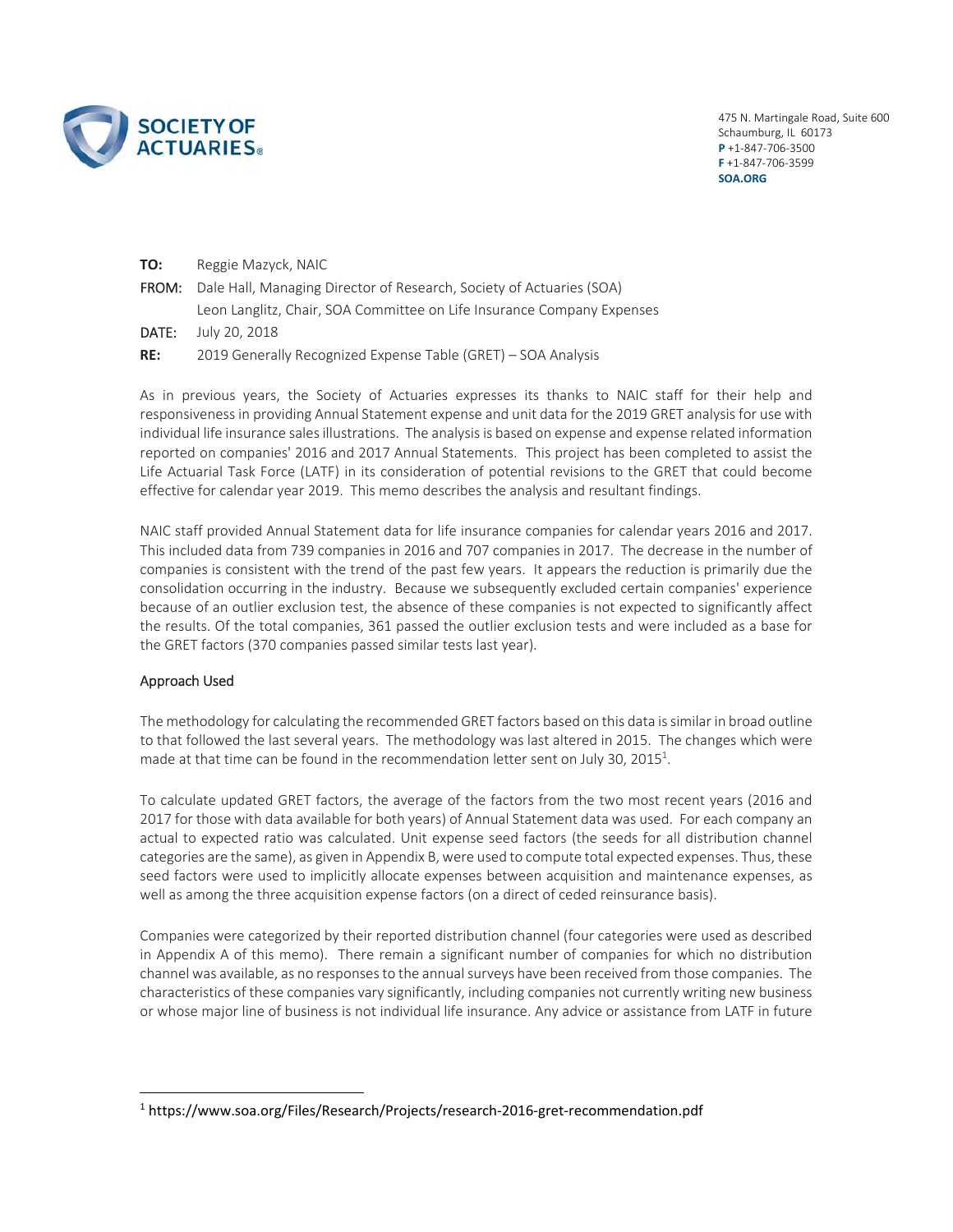

years to increase the response rate to the surveys of companies that submit Annual Statements in order to reduce the number of companies in the "Other" category would be most welcomed.

Prior to 2014, when responding to the survey if a company indicated they used multiple channels to distribute their individual life sales, the percentage weights provided to us were applied to that company's reported results in the tabulations of each of the distribution channel's unit expense results. This approach was changed in 2015 because: (1) as fewer channel types were used, it was expected that fewer companies would have multiple channels as currently defined and (2) an insufficient number of multiple distribution responses were provided in this year's survey to result in a significantly different outcome. The intention is to continue surveying the companies in future years to enable enhancement of this multiple distribution channel information.

Companies were excluded from the analysis if (1) their actual to expected ratios were considered outliers, often due to low business volume, (2) the average first year and single premium per policy was more than \$40,000, (3) they are known reinsurance companies or (4) companies were not in both years of the data supplied by the NAIC. To derive the overall GRET factors, the unweighted average of the remaining companies' actual-to-expected ratios for each respective category was calculated. The resulting factors were rounded, as shown in Table 1.

#### The Recommendation

Employing the above methodology results in the proposed 2019 GRET values shown in Table 1. To facilitate comparisons, the current 2018 GRET factors are shown in Table 2.

Further characteristics of the type of companies represented in each category are included in the last two columns in Table 1, including the average premium per policy issued and the average face amount (\$000s) per policy issued.

|                  |               |                                                        |                |                    |                  | <b>Average Premium</b>   | <b>Average Face Amt</b>   |
|------------------|---------------|--------------------------------------------------------|----------------|--------------------|------------------|--------------------------|---------------------------|
|                  |               | <b>Acquisition Per Acquisition Per Acquisition Per</b> |                | <b>Maintenance</b> | <b>Companies</b> | <b>Per Policy Issued</b> | (000) Per Policy          |
| Description      | <b>Policy</b> | <b>Unit</b>                                            | <b>Premium</b> | <b>Per Policy</b>  | Included*        | <b>During Year</b>       | <b>Issued During Year</b> |
| Independent      | \$167         | \$0.90                                                 | 42%            | \$50               | 130              | 3,496                    | 194                       |
| Career           | 231           | 1.30                                                   | 58%            | 69                 | 69               | 2,287                    | 203                       |
| Direct Marketing | 221           | 1.20                                                   | 55%            | 66                 | 22               | 2,492                    | 163                       |
| Niche Marketing  | 139           | 0.80                                                   | 35%            | 42                 | 21               | 702                      | 20                        |
| Other*           | 136           | 0.70                                                   | 34%            | 41                 | 119              | 839                      | 32                        |
| Total            |               |                                                        |                |                    | 361              |                          |                           |

### TABLE 1 PROPOSED 2019 GRET FACTORS, Based on Average of 2016/2017 Data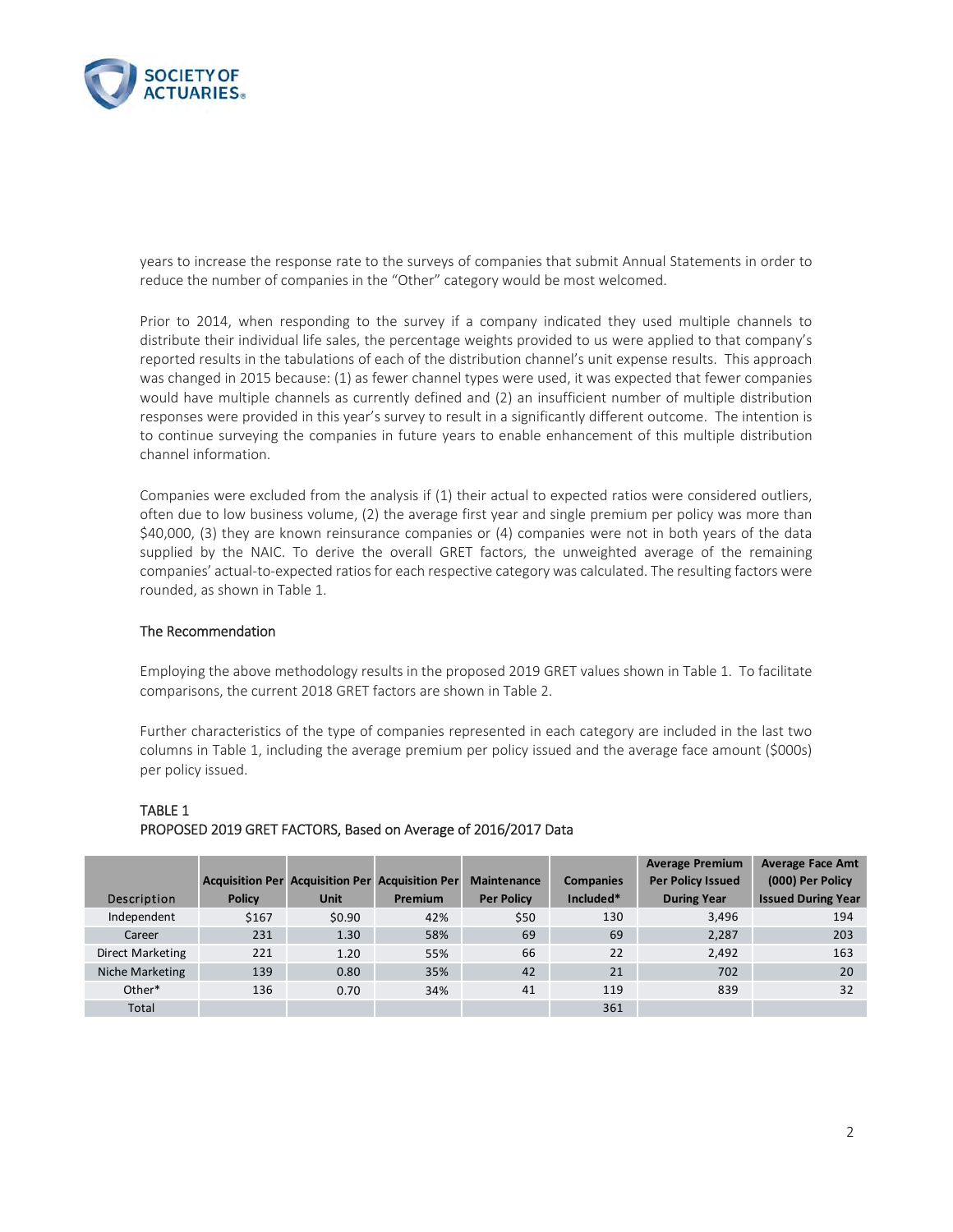

|                  |               |                                                        |                |                    |                  | <b>Average Premium</b>   | <b>Average Face Amt</b>   |
|------------------|---------------|--------------------------------------------------------|----------------|--------------------|------------------|--------------------------|---------------------------|
|                  |               | <b>Acquisition Per Acquisition Per Acquisition Per</b> |                | <b>Maintenance</b> | <b>Companies</b> | <b>Per Policy Issued</b> | (000) Per Policy          |
| Description      | <b>Policy</b> | <b>Unit</b>                                            | <b>Premium</b> | <b>Per Policy</b>  | Included*        | <b>During Year</b>       | <b>Issued During Year</b> |
| Independent      | \$156         | \$0.90                                                 | 39%            | \$47               | 125              | 3,522                    | 190                       |
| Career           | 238           | 1.30                                                   | 59%            | 71                 | 74               | 1,994                    | 189                       |
| Direct Marketing | 211           | 1.20                                                   | 53%            | 63                 | 21               | 2,523                    | 167                       |
| Niche Marketing  | 137           | 0.80                                                   | 34%            | 41                 | 26               | 588                      | 19                        |
| Other*           | 141           | 0.80                                                   | 35%            | 42                 | 124              | 960                      | 39                        |
| Total            |               |                                                        |                |                    | 370              |                          |                           |

### TABLE 2 CURRENT (2018) FACTORS, Based on Average of 2015/2016 Data

In previous recommendations, an effort was made to reduce volatility in the GRET factors from year‐to‐year by limiting the change in GRET factors between years to about ten percent of the prior value. The changes from the 2018 GRET were reviewed to ensure that a significant change was not made in this year's GRET recommendation. Only the Independent distribution channel category experienced a change greater than five percent from the corresponding 2017 GRET values for Acquisition per Policy and Acquisition per Premium expenses; primarily due to the change in the composition of the companies in this category.

#### Usage of the GRET

Also asked in this year's survey, responded to by companies' Annual Statement correspondent, was a question regarding whether the 2017 GRET table was used by the company. Last year, 30% of the responders indicated their company used the GRET for sales illustration purposes, with similar percentage results by size of company; this contrasted with about 26% in the prior year. This year, 28% of responding companies indicated that they used the GRET in 2017 for sales illustration purposes, with similar results for each of the distribution channels with a significant number of responders. Based on the information received over the last several years, the variation in GRET usage appears to be in large part due to the relatively small sample size and different responders to the surveys.

We hope LATF finds this information helpful and sufficient for consideration of a potential update to the GRET. If you require further analysis or have questions, please contact Dale Hall at 847‐273‐8835.

Kindest personal regards,

Dale Hall, FSA, MAAA, CERA, CFA Leon Langlitz, FSA, MAAA Managing Director of Research Chair, SOA Committee on Life Society of Actuaries **Insurance Company Expenses**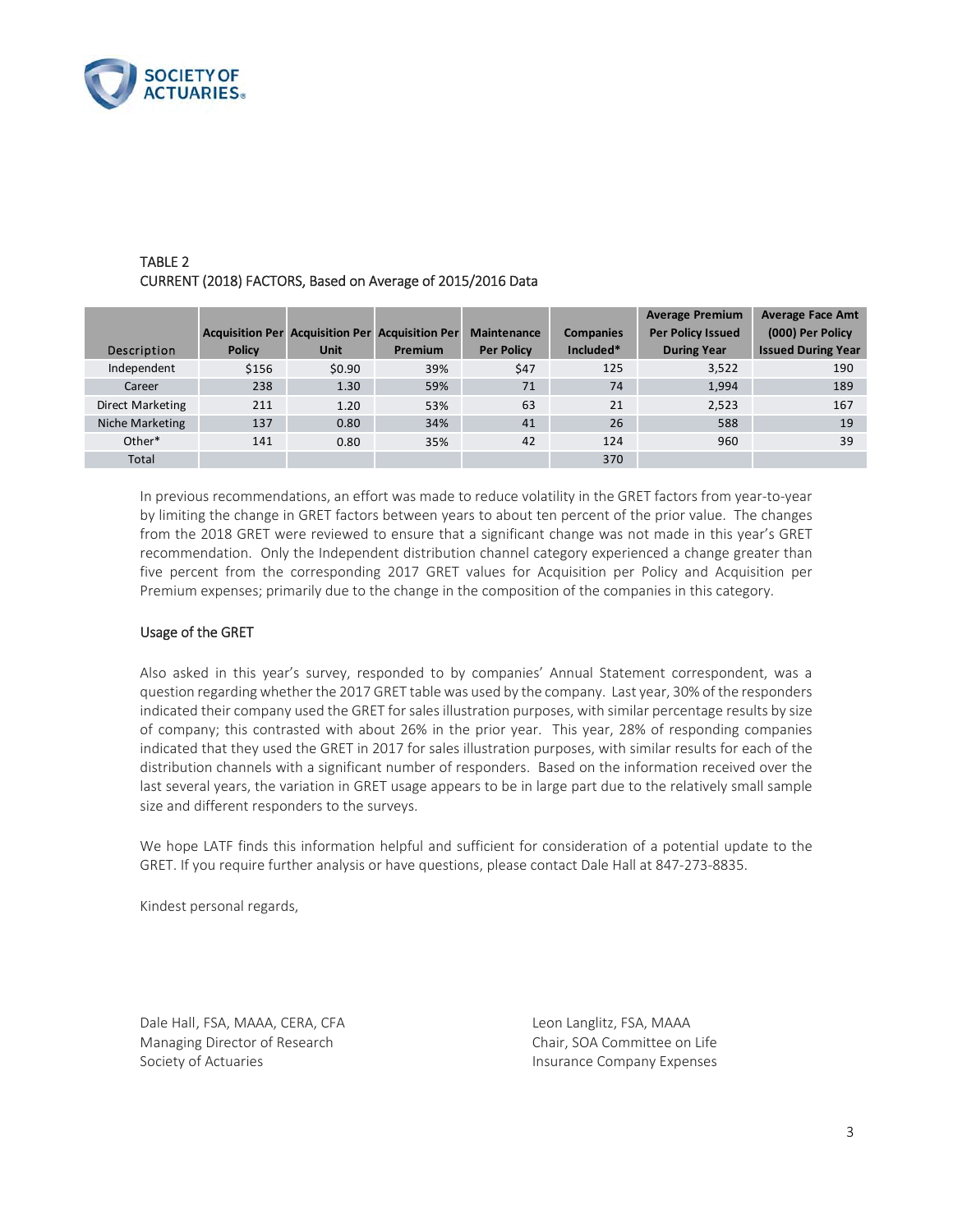

#### Appendix A -- Distribution Channels

The following is a description of distribution channels used in the development of recommended 2019 GRET values:

- 1. **Independent**  $-$  Business written by a company that markets its insurance policies through an independent insurance agent or insurance broker not primarily affiliated with any one insurance company. These agencies or agents are not employed by the company and operate without an exclusive distribution contract with the company. These include most PPGA arrangements.
- 2. Career Business written by a company that markets insurance and investment products through a sales force primarily affiliated with one insurance company. These companies recruit, finance, train, and often house financial professionals who are typically referred to as career agents or multi‐ line exclusive agents.
- 3. Direct Marketing-Business written by a company that markets its own insurance policies direct to the consumer through methods such as direct mail, print media, broadcast media, telemarketing, retail centers and kiosks, internet or other media. No direct field compensation is involved.
- 4. Niche Marketers  $-$  Business written by home service, pre-need, or final expense insurance companies as well as niche-market companies selling small face amount life products through a variety of distribution channels.
- 5. Other Companies surveyed were only provided with the four options described above. Nonetheless since there were many companies for which we did not receive a response (or whose response in past years' surveys confirmed an "other" categorization (see below), values for the "other" category are given in the tables in this memo. It was also included to indicate how many life insurance companies with no response (to this survey and prior surveys) and to indicate whether their exclusion has introduced a bias into the resulting values.

#### Appendix B – Unit Expense Seeds

The expense seeds used in the 2014 and prior GRETs were differentiated between branch office and all other categories, due to the results of a relatively old study that had indicated that branch office acquisition cost expressed on a per Face Amount basis was about double that of other distribution channels. Due to the elimination of the branch office category in the 2015 GRET, non-differentiated unit expense seeds have been used in the current and immediately prior studies.

The unit expense seeds used in the 2018 GRET and the 2019 GRET recommendation were based on the average of the 2006 through 2010 Annual SOA expense studies. These studies differentiated unit expenses by type of individual life insurance policy (term and permanent coverages). As neither the GRET nor the Annual Statement data provided differentiates between these two types of coverage, the unit expense seed was derived by judgment based this information. The following shows the averages derived from the Annual SOA studies and the seeds used in this study.